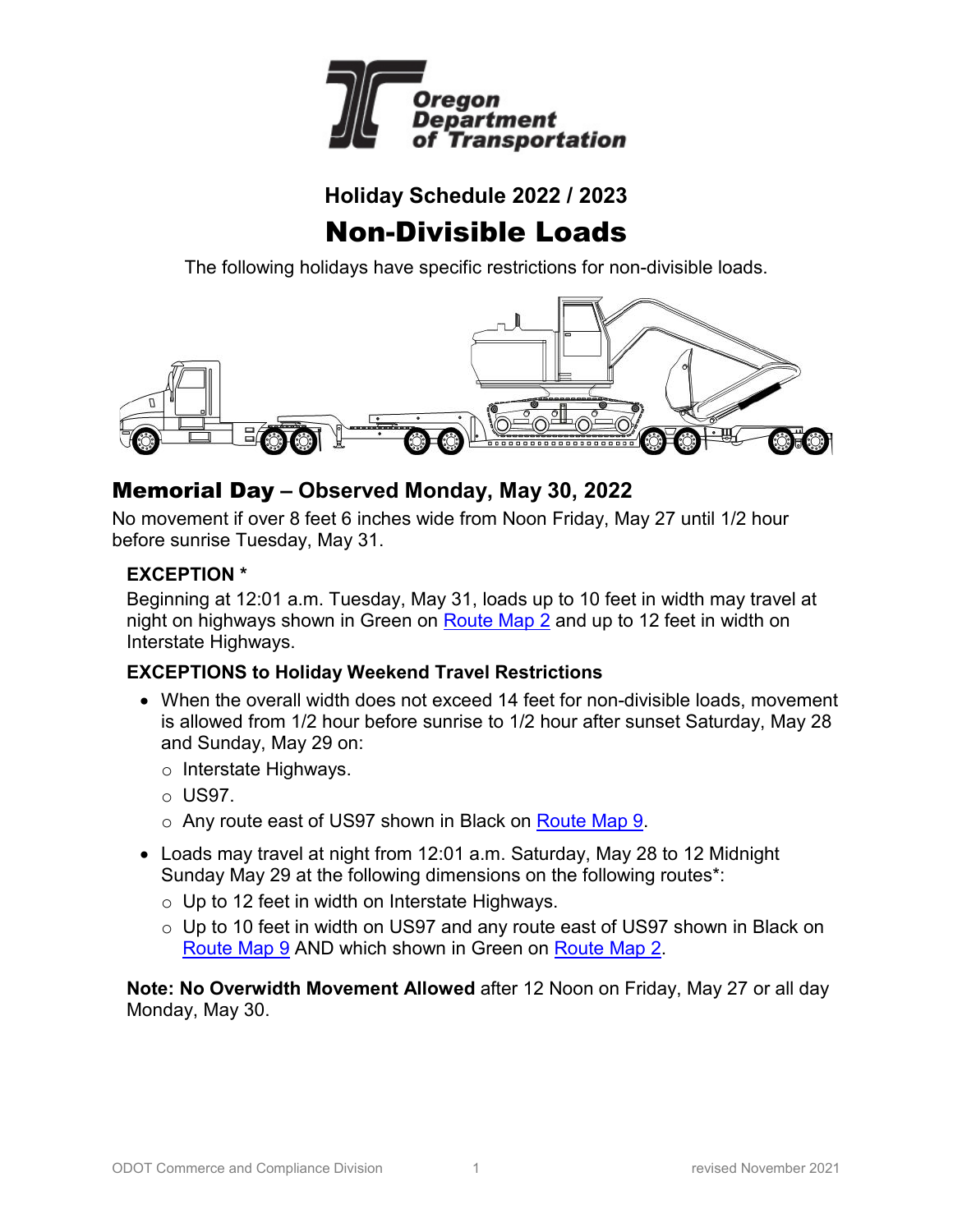### Independence Day **– Observed Monday, July 4, 2022**

No movement if over 8 feet 6 inches wide from Noon Friday, July 1 until 1/2 hour before sunrise Tuesday, July 5.

### **EXCEPTION \***

Beginning at 12:01 a.m. Tuesday, July 5, loads up to 10 feet in width may travel at night on highways shown in Green on [Route Map 2](https://www.oregon.gov/ODOT/Forms/Motcarr/8101.pdf) and up to 12 feet in width on Interstate Highways.

### **EXCEPTIONS to Holiday Weekend Travel Restrictions**

- When the overall width does not exceed 14 feet for non-divisible loads, movement is allowed from 1/2 hour before sunrise to 1/2 hour after sunset Saturday, July 2 and Sunday, July 3 on:
	- o Interstate Highways.
	- $\circ$  US97.
	- o Any route east of US97 shown in Black on [Route Map 9.](https://www.oregon.gov/ODOT/Forms/Motcarr/8105.pdf)
- Loads may travel at night from 12:01 a.m. Saturday, July 2 to 12 Midnight Sunday, July 3 at the following dimensions on the following routes\*:
	- o Up to 12 feet in width on Interstate Highways.
	- o Up to 10 feet in width on US97 and any route east of US97 shown in Black on [Route Map 9](https://www.oregon.gov/ODOT/Forms/Motcarr/8105.pdf) AND which shown in Green on [Route Map 2.](https://www.oregon.gov/ODOT/Forms/Motcarr/8101.pdf)

**Note: No Overwidth Movement Allowed** after 12 Noon on Friday, July 1 or all day Monday, July 4.

### Labor Day **– Observed Monday, September 5, 2022**

No movement if over 8 feet 6 inches wide from Noon Friday, September 2 until 1/2 hour before sunrise Tuesday, September 6.

### **EXCEPTION \***

Beginning at 12:01 a.m. Tuesday, September 6, loads up to 10 feet in width may travel at night on highways shown in Green on [Route Map 2](https://www.oregon.gov/ODOT/Forms/Motcarr/8101.pdf) and up to 12 feet in width on Interstate Highways.

#### **EXCEPTIONS to Holiday Weekend Travel Restrictions**

- When the overall width does not exceed 14 feet for non-divisible loads, movement is allowed from 1/2 hour before sunrise to 1/2 hour after sunset Saturday, September 3 and Sunday, September 4 on:
	- o Interstate Highways.
	- o US97.
	- o Any route east of US97 shown in Black on [Route Map 9.](https://www.oregon.gov/ODOT/Forms/Motcarr/8105.pdf)
- Loads may travel at night from 12:01 a.m. Saturday, September 3 to 12 Midnight Sunday, September 4 at the following dimensions on the following routes\*:
	- o Up to 12 feet in width on Interstate Highways.
	- o Up to 10 feet in width on US97 and any route east of US97 shown in Black on [Route Map 9](https://www.oregon.gov/ODOT/Forms/Motcarr/8105.pdf) AND which shown in Green on [Route Map 2.](https://www.oregon.gov/ODOT/Forms/Motcarr/8101.pdf)

**Note: No Overwidth Movement Allowed** after 12 Noon on Friday, September 2 or all day Monday, September 5.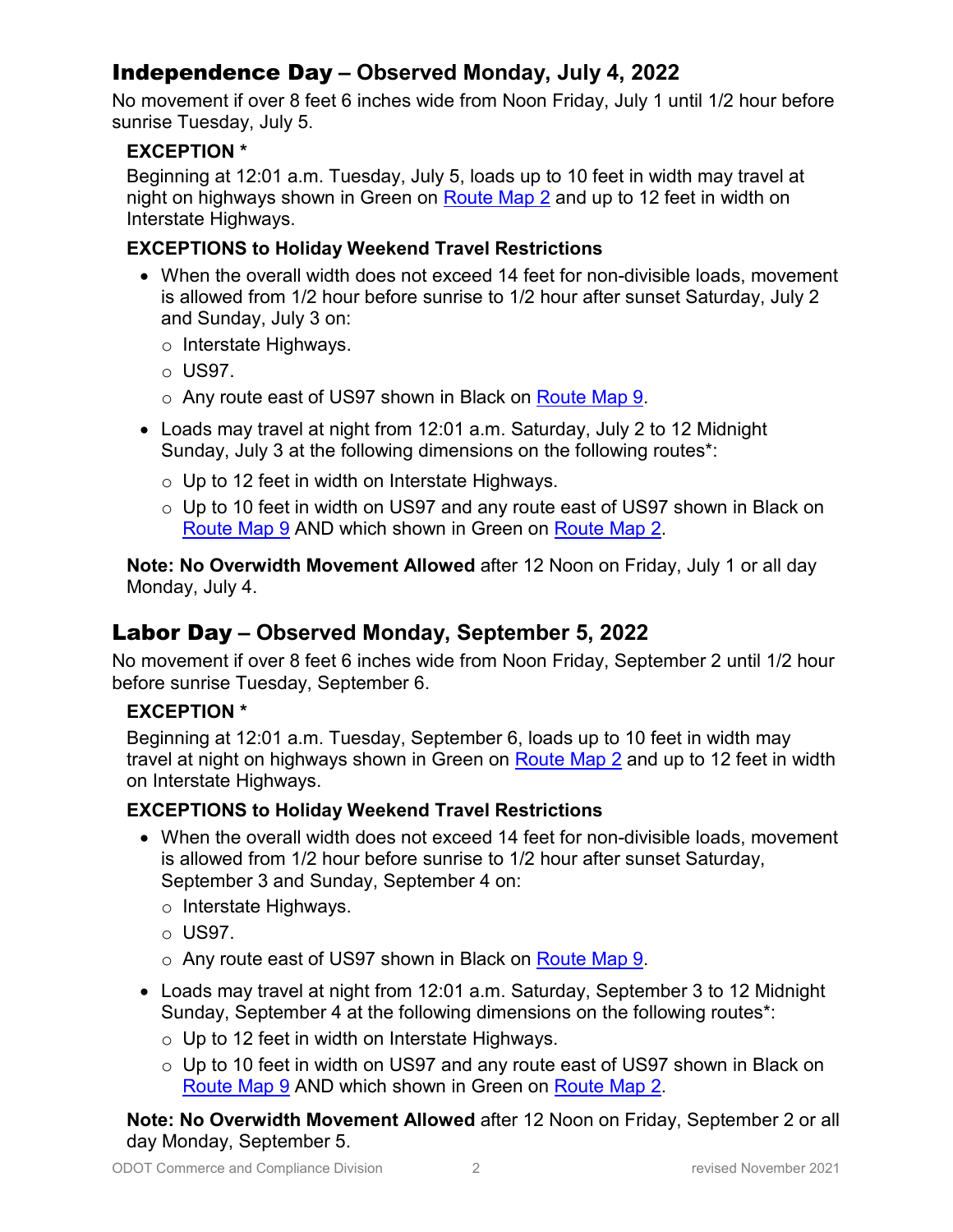### Thanksgiving **– Observed Thursday and Friday, November 24-25, 2022**

No movement if over 8 feet 6 inches wide from Noon Wednesday, November 23 until 1/2 hour before sunrise Monday, November 28.

### **EXCEPTION \***

Beginning at 12:01 a.m. Monday, November 28, loads up to 10 feet in width may travel at night on highways shown in Green on [Route Map 2](https://www.oregon.gov/ODOT/Forms/Motcarr/8101.pdf) and up to 12 feet in width on Interstate Highways.

### **EXCEPTIONS to Holiday Weekend Travel Restrictions**

- When the overall width does not exceed 14 feet for non-divisible loads, movement is allowed from 1/2 hour before sunrise to 1/2 hour after sunset Thursday, November 24, Friday, November 25 and Saturday, November 26 on:
	- o Interstate Highways.
	- $\circ$  US97.
	- o Any route east of US97 shown in Black on [Route Map 9.](https://www.oregon.gov/ODOT/Forms/Motcarr/8105.pdf)
- Loads may travel at night from 12:01 a.m. Thursday, November 24 to 12 Midnight Saturday, November 26 at the following dimensions on the following routes\*:
- $\circ$  Up to 12 feet in width on Interstate Highways.
- o Up to 10 feet in width on US97 and any route east of US97 shown in Black on [Route Map 9](https://www.oregon.gov/ODOT/Forms/Motcarr/8105.pdf) AND shown in Green on [Route Map 2.](https://www.oregon.gov/ODOT/Forms/Motcarr/8101.pdf)

**Note: No Overwidth Movement Allowed** after 12 Noon on Wednesday, November 23 or all day Sunday, November 27.

### Christmas **– Observed Monday, December 26, 2022**

No movement if over 8 feet 6 inches wide from Noon Friday, December 23 until 1/2 hour before sunrise Tuesday, December 27.

#### **EXCEPTION \***

Beginning at 12:01 a.m. Tuesday, December 27, loads up to 10 feet in width may travel at night on highways shown in Green on [Route Map 2](https://www.oregon.gov/ODOT/Forms/Motcarr/8101.pdf) and up to 12 feet in width on Interstate Highways.

#### **EXCEPTIONS to Holiday Weekend Travel Restrictions**

- When the overall width does not exceed 14 feet for non-divisible loads, movement is allowed from 1/2 hour before sunrise to 1/2 hour after sunset Saturday, December 24 and Sunday, December 25:
	- o Interstate Highways.
	- $\circ$  US97.
	- o Any route east of US97 shown in Black on [Route Map 9.](https://www.oregon.gov/ODOT/Forms/Motcarr/8105.pdf)
- Loads may travel at night from 12:01 a.m. Saturday, December 24 to 12 Midnight Sunday, December 25 at the following dimensions on the following routes\*:
	- o Up to 12 feet in width on Interstate Highways.
	- $\circ$  Up to 10 feet in width on US97 and any route east of US97 shown in Black on [Route Map 9](https://www.oregon.gov/ODOT/Forms/Motcarr/8105.pdf) AND which shown in Green on [Route Map 2.](https://www.oregon.gov/ODOT/Forms/Motcarr/8101.pdf)

**Note: No Overwidth Movement Allowed** after 12 Noon on Friday, December 23 or all day Monday, December 26.